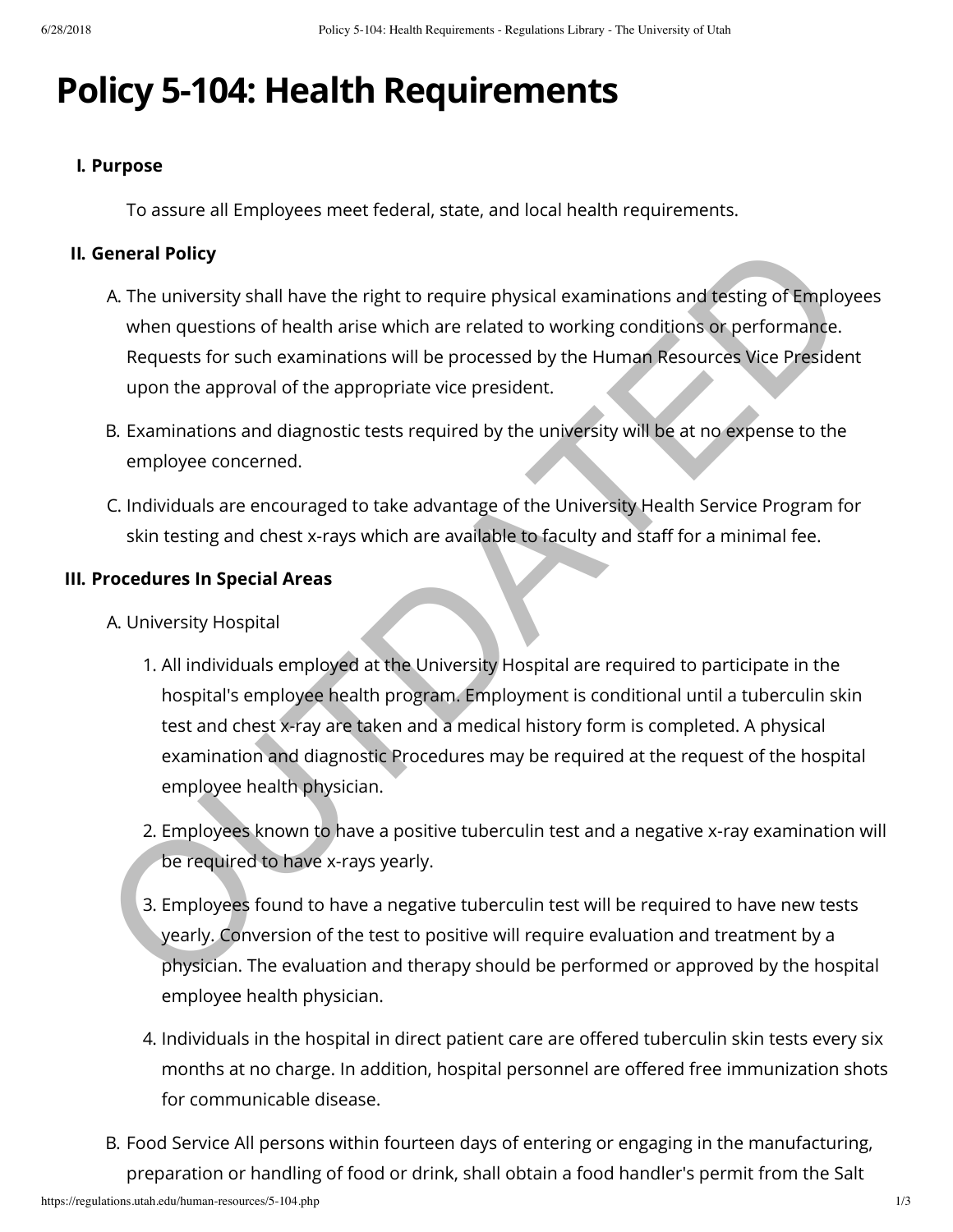Lake County Health Department. (No tuberculin skin test is required.) This permit must be renewed every four years from the date of issue.

- C. Plant Operations Applicants for occupations requiring heavy physical exertion may be required to obtain a physical examination prior to employment.
- D. Areas Hazardous to Health All individuals working in areas exposing them to substances or conditions that could be hazardous to health, as determined by state and federal laws, are required to participate in the university's health monitoring program. The Office of Safety Services will help evaluate substances and/or conditions to determine if monitoring of environmental conditions or of employee health is needed.

[Note: Parts IV-VII of this Regulation (and all other University Regulations) are Regulations Resource Information – the contents of which are not approved by the Academic Senate or Board of Trustees, and are to be updated from time to time as determined appropriate by the cognizant Policy Officer and the Institutional Policy Committee, as per Policy 1-001 and Rule 1-001.] columbio si activisme the insteading solutions of interactions of the distributions in the difference in interactions of employee health is needed.<br>
Ferrices will help evaluate substances and/or conditions to determine if

# **IV. Rules, Procedures, Guidelines, Forms and other related resources**

- A. Rules [reserved]
- B. Procedure [reserved]
- C. Guidelines [reserved]
- D. Forms [reserved]
- E. Other related resource materials [reserved]

1. Tobacco Free Campus Guidelines (/administration/guidelines 3/tobaccoFree.php)

### **V. References [reserved]**

#### **VI. Contact**

The designated contact officials for this Policy are:

- A. Policy Owner (primary contact person for questions and advice): Director of Employment Services for Human Resources.
- B. Policy Officer: Chief Human Resources Officer

These officials are designated by the University President or delegee, with assistance of the Institutional Policy Committee, to have the following roles and authority, as